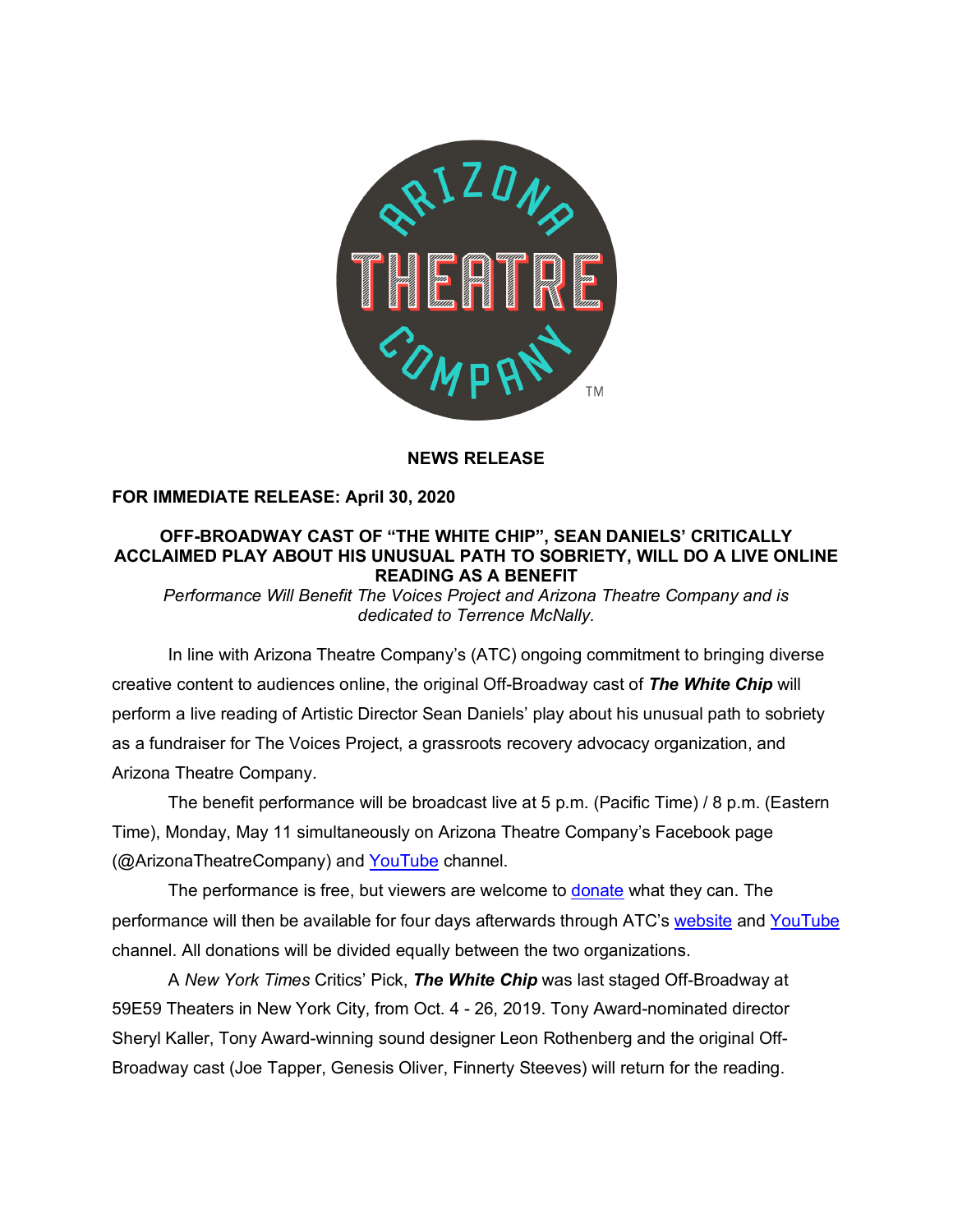The Off-Broadway production was co-produced with Tony Award-winning producers Tom Kirdahy (*Little Shop of Horrors, Hadestown*) and Hunter Arnold (*Little Shop of Horrors, Hadestown*).

The reading will be dedicated to five-time Tony Award-winning recipient, playwright and librettist Terrence McNally (*Ragtime, Kiss of the Spiderwoman, Love! Valour! Compassion!, Master Class*).

"It's a challenging time for people in recovery, who used the same tools as theatre – gathering in a space with strangers to feel less alone – to stay healthy and connected," said ATC Artistic Director and playwright Sean Daniels. "Now they simply can't do the thing that has been a cornerstone to staying healthy, and in many cases, staying alive. So, as a theater that is a civic leader, and a cast that was blown away by the response of the theater community and the recovery community, we wanted to figure out how we can help."

The New York Times wrote that *The White Chip* achieves "a delicate equilibrium between laugh-out-loud comedy and gasp-inducing, self-inflicted tragedy." Reviewer Laura Collins-Hughes went on to say: "Plays save lives in all kinds of ways. I would bet that Sean Daniels's addiction-and-recovery comedy "The White Chip" ... has, and will."

A dry comedy about drying out, *The White Chip* follows Steven (Joe Tapper) on a wild theatrical journey to recovery. Steps away from his dream job running one of the hottest theaters in the country, Steven quickly spirals out of control from his place on top of the world to rock bottom. From first sip to first love, critical hit to critical care, he carves an unusual path to sobriety.

Genesis Oliver and Finnerty Steeves will both read multiple roles including Steven's father and Steven's mother.

Daniels said: "The Voices Project is helping change the way America thinks about recovery through the experiences of those who know its challenges and benefits better than anyone. I'm inspired by Ryan Hampton, who created this project, every day, and it's an honor to play a small part in his mission to destigmatize addiction."

For more information about the Arizona Theatre Company, visit www.arizonatheatre.org. For more information about The Voices Project, visit www.voicesriseup.org.

### **The White Chip Live Reading**

#### *The White Chip*

#### • **Written** by Sean Daniels

- **Director**: Sheryl Kaller
- **Sound Design**: Leon Rothenberg
- **Technical Direction**: Ido Levran
- **Stage Manager**: Kristi Hess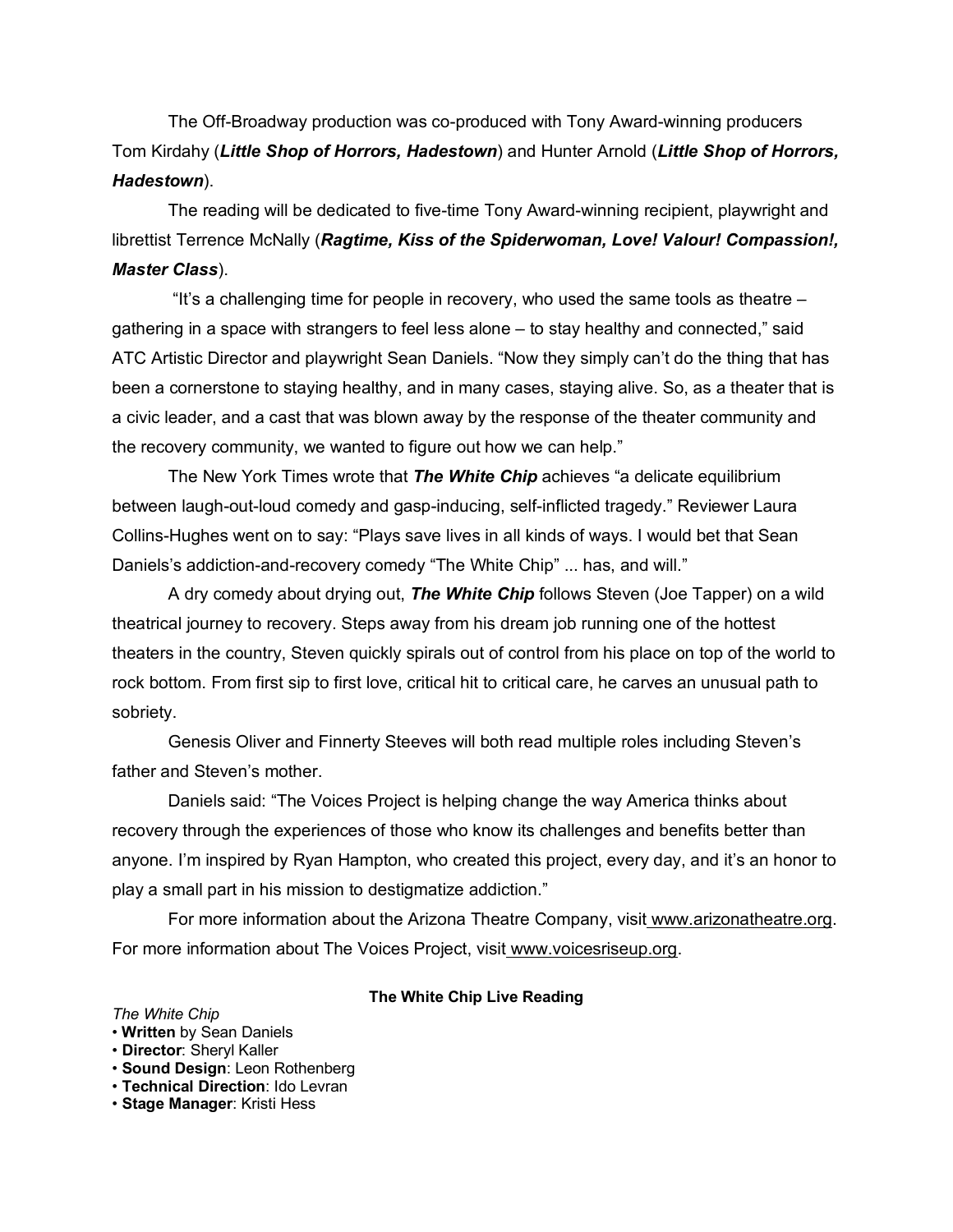- **Associate Director**: James Blaszko
- **Featuring**: Joe Tapper, Genesis Oliver, and Finnerty Steeves
- **Performance**: Monday, May 11, 5 p.m. (Pacific Time) / 8 p.m. (Eastern Time)
- **Online Platforms**: Facebook (@ArizonaTheatreCompany); YouTube
- **To Make a Donation**: https://donate.arizonatheatre.org/thewhitechip

### **BIOGRAPHIES**

#### **Sean Daniels (Playwright):**

Sean Daniels is a Director, Playwright and Artistic Director living in long term recovery. As a theatre artist, Sean has directed at theaters such as the Manhattan Theatre Club Off-Broadway, The Kennedy Center in Washington DC, to the West End in London. Sean has been named "one of the top fifteen up & coming artists in the U.S., whose work will be transforming America's stages for decades to come" & "One Of 7 People Reshaping And Revitalizing The American Musical" by *American Theatre* magazine. His direction and shows have won "Best Play" and "Best Director" in New York (winning a Drama Desk Award), London (winning Best New Musical on the West End), Bay Area, Boston, Portland, Rochester and Atlanta. His play *The White Chip*, which is an autobiographical tale of his own recovery, was a *New York Times* Critics' Pick. He is the Artistic Director of Arizona Theatre Company, the theatre where he fell in love with theatre when he was a young Arizonan.

#### His last drink was October 12, 2011.

**Sheryl Kaller (Director)** most recently directed *Bliss* the musical by Tyler Beattie and Emma Lively at Seattle 5th Avenue Theater, *The White Chip* by Sean Daniels at 59 E. 59 and *A Walk on the Moon* by Paul Scott Goodman and Pamela Grey at A.C.T. She directed Terrence McNally's Tony Awardnominated play on Broadway, *Mothers and Sons* with Tyne Daly. Sheryl received a Tony Award nomination for Best Director for the Broadway production of *Next Fall* by Geoffrey Nauffts. Other projects include *Frozen* for Disney Cruise Lines, *Our Town* with Deaf West Theater and Pasadena Playhouse, *Sacred Valley* by Josh Radnor at NYSAF, *The White Chip* by Sean Daniels and *Choice* by Winnie Holzman. She also recently directed the world premieres of Billy Porter's play *While I Yet Live* at Primary Stages, Nick Blaemire's *A Little More Alive* (Barrington Stage and Kansas City Rep), Roundabout Theater Company's Underground production of *Too Much Too Much Too Many*, by Meghan Kennedy, and the LCT3 production of *Mr. Joy*, by Daniel Beaty. She is currently in development on a new Josh Radnor project, and *Switched* by Jonatha Brooke and Geoffrey Nauffts, among others.

**Genesis Oliver**: Broadway: *Angels In America (2018 Tony Award for Best Revival)*. Off-Broadway: *Empathitrax, How To Live On Earth* (Colt Coeur); *Primal Play* (New Georges). Regional: *One Night In Miami...*(Baltimore CS), *We Are Proud To Present...*(Playmaker's Rep) & various others. TV*: LITTLE AMERICA*, *NOS4A2* Commercials: *KIA, AT&T*, *CITI BANK* & various others. National Theatre Conservatory (MFA) Insta: @go.genesis.go

**Finnerty Steeves:** Broadway: *Brighton Beach Memoirs*; Off-Broadway: *The White Chip, Dot* (Vineyard Theater), *Lost in Yonkers* (TACT, *Drama Desk nominated production*); *Marion Bridge* and *Almost, Maine*. Regional: *The Shape She Makes* (A.R.T., *Elliot Norton Award for Best Actress*), *Absurd Person Singular & Wonder of the World* (Barrington Stage), *Enchanted April* (Arizona Theatre Company), *Hedda Gabler* (A.C.T.), *The Norman Conquests* (Milwaukee Rep), *Lost in Yonkers* (Guthrie). TV: "Orange Is The New Black," "The Blacklist," "Person of Interest," "Sneaky Pete," "Bored to Death," "The Big C," "Louie," and "House of Cards,". Film: *Francis Ha, Morning Glory, Away We Go,* and *Bad Education.* Finnerty is also a screenwriter and has just completed her first feature film *"before/during/after".*

**Joe Tapper:** *The White Chip* at 59E59. Broadway: *You Can't Take It With You*. The Public Theater: *Socrates*, *Henry V, A Midsummer Night's Dream*. Off-Broadway/regional: *Gym at Judson*, Esperance Theater Company, Cherry Lane Theatre, Shakespeare & Co., Berkshire Playwrights Lab, 59E59 Theaters, Mabou Mines/LaMama, Studio 42, Huntington Theatre Company, Pioneer Theatre, Yale Repertory Theatre, Edinburgh Fringe Festival. TV: "Chicago Med," "Blue Bloods,"